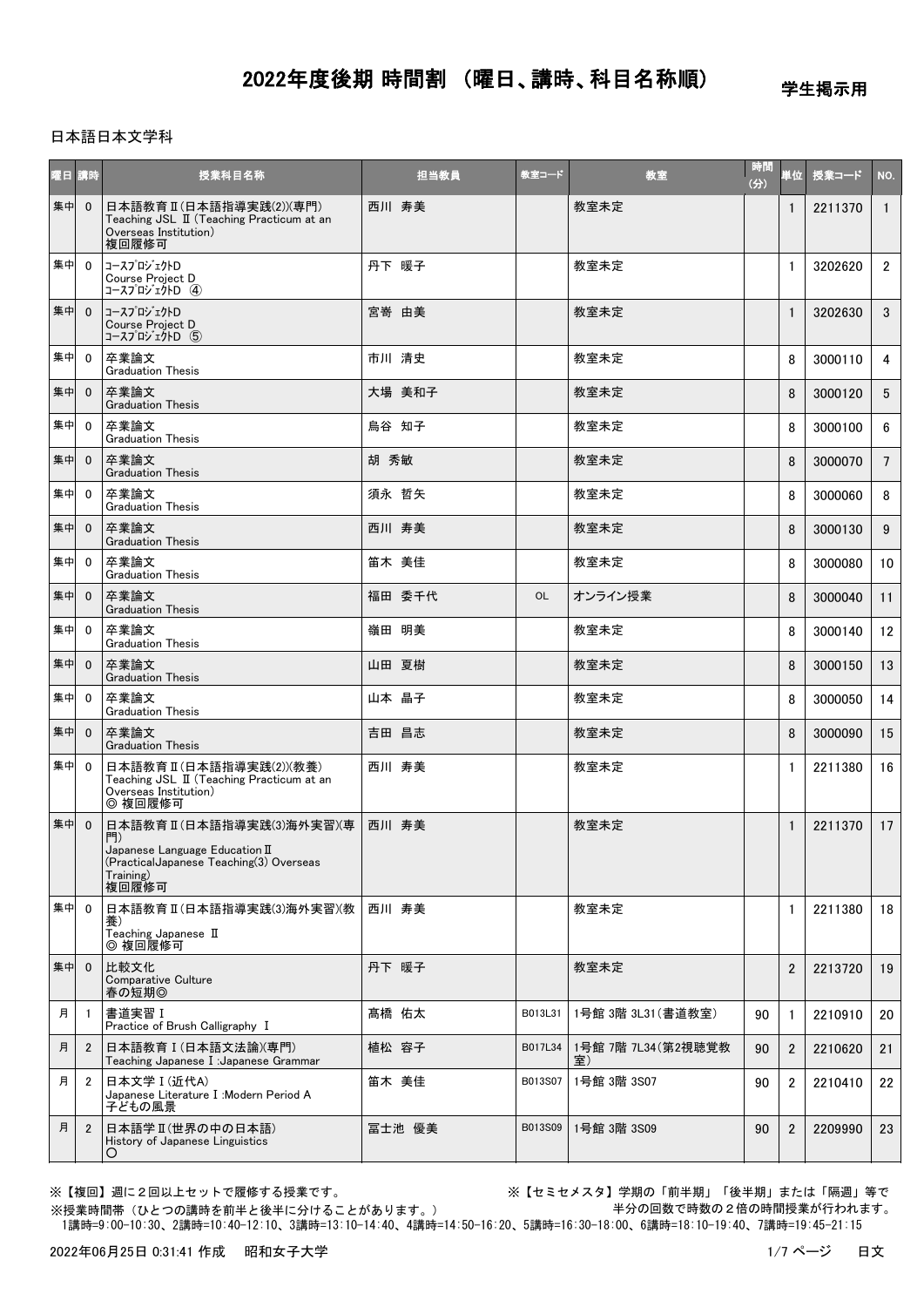学生掲示用

### 日本語日本文学科

| 曜日 | 講時             | 授業科目名称                                                                                              |       | 担当教員   | 教室コード   | 教室                           | 時間<br>(分) | 単位             | 授業コード   | NO.             |
|----|----------------|-----------------------------------------------------------------------------------------------------|-------|--------|---------|------------------------------|-----------|----------------|---------|-----------------|
| 月  | $\overline{2}$ | 日本文学 II (古典A)<br>Japanese Literature II ( Classics A)<br>古代和歌·説話〇                                   | 烏谷 知子 |        | B013S38 | 1号館 3階 3S38                  | 90        | $\overline{2}$ | 2210100 | 24              |
| 月  | $\overline{2}$ | 書道実習Ⅲ<br>Practice of Brush Calligraphy III<br>⊚                                                     | 髙橋 佑太 |        | B013L31 | 1号館 3階 3L31 (書道教室)           | 90        | $\mathbf{1}$   | 2210960 | 25              |
| 月  | $\overline{2}$ | 日本文学 II (古典B2)<br>Japanese Literature II: Classics B2<br>伊勢物語〇                                      | 丹下 暖子 |        | B013S03 | 1号館 3階 3S03                  | 90        | $\overline{2}$ | 2211330 | 26              |
| 月  | $\overline{2}$ | 史料解読<br>Reading of Historical Documents                                                             | 野口 朋隆 |        | B076S02 | 7号館 6階 6S02                  | 90        | $\overline{2}$ | 2213010 | 27              |
| 月  | $\overline{2}$ | 日本語教育 I (日本語文法論)(教養)<br>Teaching Japanese I : Japanese Grammar<br>◎                                 | 植松 容子 |        | B017L34 | 1号館 7階 7L34 (第2視聴覚教          | 90        | $\overline{2}$ | 2210630 | 28              |
| 月  | 3              | 日本文学 I (古典A1)<br>Japanese Literature I : Classics A1<br>古事記 ◎                                       | 烏谷 知子 |        | B013S07 | 1号館 3階 3S07                  | 90        | $\overline{2}$ | 2210090 | 29              |
| 月  | 3              | IT日本語学<br>Japanese Linguistics using IT                                                             | 宮嵜 由美 |        | B015L32 | 1号館 5階 5L32 (PC教室K)          | 90        | $\overline{2}$ | 2211150 | 30              |
| 月  | 3              | 日本語教育Ⅱ(コースデザインと評価)(専門)<br>Japanese Language Education $\mathbb I$ : Course<br>Design and Evaluation | 植松 容子 |        | B013S08 | 1号館 3階 3S08                  | 90        | $\overline{2}$ | 2227060 | 31              |
| 月  | 3              | 日本民俗学<br>Japanese Folklore<br>O                                                                     |       | 後藤 麻衣子 | B031S02 | 3号館 1階 1S02                  | 90        | $\overline{2}$ | 2210230 | 32              |
| 月  | 3              | 歌ことば歌ごころ<br>History of Japanese Poetry<br>$\circledcirc$                                            | 丹下 暖子 |        | B013S05 | 1号館 3階 3S05                  | 90        | $\overline{2}$ | 2226970 | 33              |
| 月  | 3              | 書道実習Ⅳ<br>Practice of Brush Calligraphy IV                                                           | 木村 明子 |        | B013L31 | 1号館 3階 3L31 (書道教室)           | 90        | $\mathbf{1}$   | 2210970 | 34              |
| 月  | 3              | 日本文学 II (近代B)<br>Japanese Literature II (Modern B)                                                  | 吉野 泰平 |        | B013S04 | 1号館 3階 3S04                  | 90        | $\overline{2}$ | 2210400 | 35 <sub>2</sub> |
| 月  | 3              | 近代文学Ⅱ(梶井基次郎)<br>Modern Literature II                                                                | 吉野 泰平 |        | B013S04 | 1号館 3階 3S04                  | 90        | $\overline{2}$ | 2210400 | 36              |
| 月  | 3              | サブカルチャー論A<br>Study of Subcultures A<br>(「サブカルチャー論」履修済みの学生除く)◎                                       |       | 富山 由紀子 | B015S33 | 1号館 5階 5S33 (合同講義室)          | 90        | $\overline{2}$ | 2213380 | 37              |
| 月  | 3              | 日本語教育 II(コースデザインと評価)(教養)<br>Course Design and Evaluation-2<br>⊚                                     | 植松 容子 |        | B013S08 | 1号館 3階 3S08                  | 90        | $\overline{2}$ | 2227090 | 38              |
| 月  | $\mathbf{3}$   | 有職故実<br>Court and Practice and Usages<br>2019年度以前入学者の履修可能範囲は◎                                       | 久保 貴子 |        |         | B077L02 7号館 7階 7L02 (第1視聴覚室) | $90-1$    | $\overline{2}$ | 2213210 | 39              |
| 月  | 4              | 日本文学史A(古典)<br>History of Japanese Literature A:Classic                                              | 丹下 暖子 |        | B013S07 | 1号館 3階 3S07                  | 90        | $\overline{2}$ | 2211310 | 40              |
| 月  | $\overline{4}$ | ICT機器の操作<br><b>Computer Basics</b><br>教職履修者対象                                                       | 宮嵜 由美 |        | B086L32 | 8号館 6階 6L32 (PC教室D)          | 90        | $\overline{2}$ | 2210340 | 41              |
| 月  | 4              | 日本文学 I (近代C)<br>Modern Literature I                                                                 | 吉野 泰平 |        | B013S04 | 1号館 3階 3S04                  | 90        | $\overline{2}$ | 2210530 | 42              |
| 月  | $\overline{4}$ | 国語科教育法B<br>Teaching Japanese Language B                                                             | 青木 幸子 |        | B016S06 | 1号館 6階 6S06                  | 90        | $\overline{2}$ | 2209410 | 43              |
| 月  | 4              | 書誌学<br><b>Bibliography</b><br>◎                                                                     | 久保 貴子 |        | B013S09 | 1号館 3階 3S09                  | 90        | 2              | 2210240 | 44              |
| 月  | $\overline{4}$ | 日本語教育 I (第二言語習得論)(専門)<br>Teaching Japanese II (Studies of Second<br>Language Acquisition)           | 西川 寿美 |        | B013S05 | 1号館 3階 3S05                  | 90        | $\overline{2}$ | 2210600 | 45              |
| 月  | 4              | 日本文学 II (古典D2)<br>Japanese Literature $\mathbb{I}$ (Classics D2)<br>江戸の怪談〇                          | 井上 泰至 |        | B013S08 | 1号館 3階 3S08                  | 90        | $\overline{2}$ | 2210810 | 46              |

※【複回】週に2回以上セットで履修する授業です。 ※【セミセメスタ】学期の「前半期」「後半期」または「隔週」等で 半分の回数で時数の2倍の時間授業が行われます。

 1講時=9:00-10:30、2講時=10:40-12:10、3講時=13:10-14:40、4講時=14:50-16:20、5講時=16:30-18:00、6講時=18:10-19:40、7講時=19:45-21:15 ※授業時間帯(ひとつの講時を前半と後半に分けることがあります。)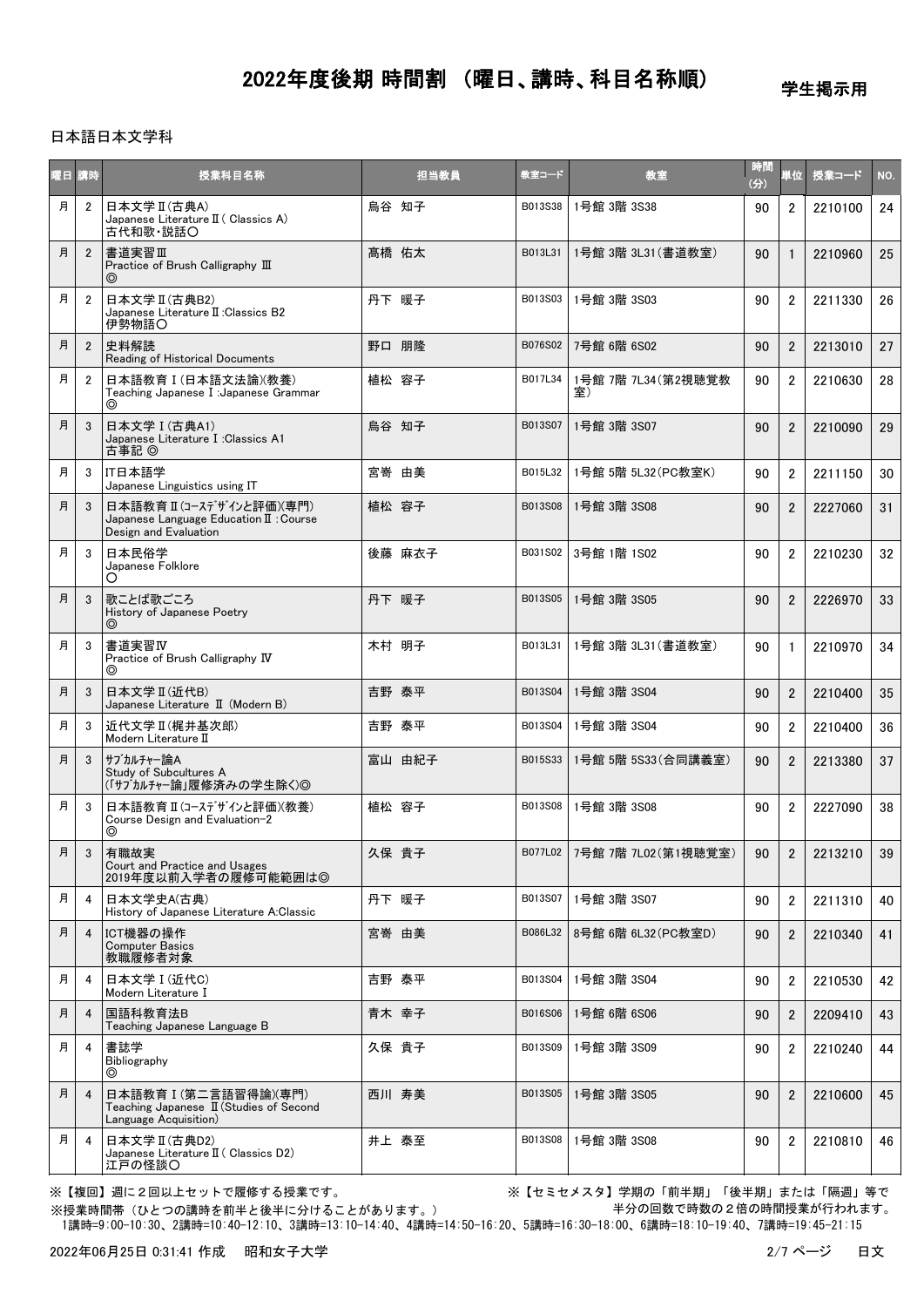学生掲示用

### 日本語日本文学科

| 西日 | 請時             | 授業科目名称                                                                                        | 担当教員   | 教室コード   | 教室                        | 時間<br>(分) | 首位             | 授業コード   | NO. |
|----|----------------|-----------------------------------------------------------------------------------------------|--------|---------|---------------------------|-----------|----------------|---------|-----|
| 月  | $\overline{4}$ | 日本語学 II (文法·実例研究)<br>Japanese Linguistics $\mathbb I$                                         | 須永 哲矢  | B014S04 | 1号館 4階 4S04               | 90        | $\overline{2}$ | 2209930 | 47  |
| 月  | 4              | 演習 II<br>Seminar II<br>L 近現代文学                                                                | 笛木 美佳  | B013S06 | 1号館 3階 3S06               | 90        | $\mathbf{1}$   | 2210470 | 48  |
| 月  | $\overline{4}$ | 演習Ⅱ<br>Seminar II<br>G 中世文学                                                                   | 山本 晶子  | B013S03 | 1号館 3階 3S03               | 90        | $\mathbf{1}$   | 2210820 | 49  |
| 月  | 4              | 国語科教育法(国語教育教材研究)<br>Teaching Material for Japanese as a Nati                                  | 青木 幸子  | B016S06 | 1号館 6階 6S06               | 90        | 2              | 2209410 | 50  |
| 月  | $\overline{4}$ | 日本語教育 I (第二言語習得論)(教養)<br>Teaching Japanese I (Studies of Second<br>Language Acquisition)<br>⊚ | 西川 寿美  | B013S05 | 1号館 3階 3S05               | 90        | $\overline{2}$ | 2210610 | 51  |
| 月  | 4              | 日本思想史<br>History of Japanese Thought<br>⊚                                                     | 水野 博太  | B076S02 | 7号館 6階 6S02               | 90        | $\overline{2}$ | 2213200 | 52  |
| 月  | 5              | 書道実習Ⅱ<br>Practice of Brush Calligraphy II                                                     | 草津 祐介  | B013L31 | 1号館 3階 3L31 (書道教室)        | 90        | $\mathbf{1}$   | 2210950 | 53  |
| 火  | $\overline{1}$ | 日本語学入門A<br>Introduction to Japanese Linguistics A                                             | 須永 哲矢  | B085L44 | 8号館 5階 5L44               | 90        | $\overline{2}$ | 2211160 | 54  |
| 火  |                | 日本語学入門B<br>Introduction to Japanese Linguistics B                                             | 嶺田 明美  | B017L34 | 1号館 7階 7L34 (第2視聴覚教<br>室) | 90        | $\overline{2}$ | 2211170 | 55  |
| 火  |                | 日本の演劇<br>Japanese Performing Arts<br>⊚                                                        | 山本 晶子  | B013S05 | 1号館 3階 3S05               | 90        | $\overline{2}$ | 2210840 | 56  |
| 火  | $\overline{1}$ | 演習 II<br>Seminar II<br>N 中国文学                                                                 | 市川 清史  | B013S03 | 1号館 3階 3S03               | 90        | $\mathbf{1}$   | 2209880 | 57  |
| 火  | $\overline{1}$ | 演習 II<br>Seminar II<br>C 上代文学                                                                 | 烏谷 知子  | B013S08 | 1号館 3階 3S08               | 90        | $\mathbf{1}$   | 2210110 | 58  |
| 火  | $\overline{1}$ | 演習 II<br>Seminar II<br>M児童文学                                                                  | 福田 委千代 | B013S06 | 1号館 3階 3S06               | 90        | $\mathbf{1}$   | 2211260 | 59  |
| 火  | $\overline{2}$ | 古典と昔語り<br><b>Classics and Narrative Literature</b><br>⊚                                       | 烏谷 知子  | B014S05 | 1号館 4階 4S05               | 90        | 2              | 2210130 | 60  |
| 火  | $\overline{2}$ | 国語科教育法A<br>Teaching Japanese Language A                                                       | 青木 幸子  | B085S01 | 8号館 5階 5S01               | 90        | $\overline{2}$ | 2209400 | 61  |
| 火  | $\overline{2}$ | 日本文学 II (古典C2)<br>Japanese Literature II: Classics C2<br>室町小歌〇                                | 山本 晶子  |         | B013S05 1号館 3階 3S05       | 90        | $\overline{2}$ | 2210850 | 62  |
| 火  | $\overline{2}$ | 演習Ⅲ<br>Seminar III<br>N 中国文学                                                                  | 市川 清史  | B019T15 | 1号館 9階 9T15 (研究室)         | 90        | $\mathbf{1}$   | 2226920 | 63  |
| 火  | $\overline{2}$ | 演習Ⅲ<br>Seminar $\rm I\!I\!I$<br>J 近現代文学                                                       | 山田 夏樹  | B014S02 | 1号館 4階 4S02               | 90        | 1              | 2227020 | 64  |
| 火  | $\overline{2}$ | 国語科教育法<br>Methods of Teaching Japanese as a Nation                                            | 青木 幸子  | B085S01 | 8号館 5階 5S01               | 90        | $\overline{2}$ | 2209400 | 65  |
| 火  | $\overline{2}$ | 古典文学Ⅱ(室町小歌)<br>Classical Literature B II 1 (Mromachi Ba<br>室町小歌〇                              | 山本 晶子  | B013S05 | 1号館 3階 3S05               | 90        | 2              | 2210850 | 66  |
| 火  | 3              | 書道実習 I<br>Practice of Brush Calligraphy I                                                     | 板橋 聡美  | B013L31 | 1号館 3階 3L31 (書道教室)        | 90        | $\mathbf{1}$   | 2210920 | 67  |
| 火  | 3              | 異文化間コミュニケーション(専門)<br>Crosscultural Communication                                              | 恩村 由香子 | B013S04 | 1号館 3階 3S04               | 90        | $\overline{2}$ | 2211120 | 68  |
| 火  | 3              | 日本文学史B(古典)<br>History of Japanese Literature B:Classic                                        | 烏谷 知子  | B013S08 | 1号館 3階 3S08               | 90        | $\overline{2}$ | 2210140 | 69  |

※授業時間帯(ひとつの講時を前半と後半に分けることがあります。)

※【複回】週に2回以上セットで履修する授業です。 ※【セミセメスタ】学期の「前半期」「後半期」または「隔週」等で 半分の回数で時数の2倍の時間授業が行われます。

1講時=9:00-10:30、2講時=10:40-12:10、3講時=13:10-14:40、4講時=14:50-16:20、5講時=16:30-18:00、6講時=18:10-19:40、7講時=19:45-21:15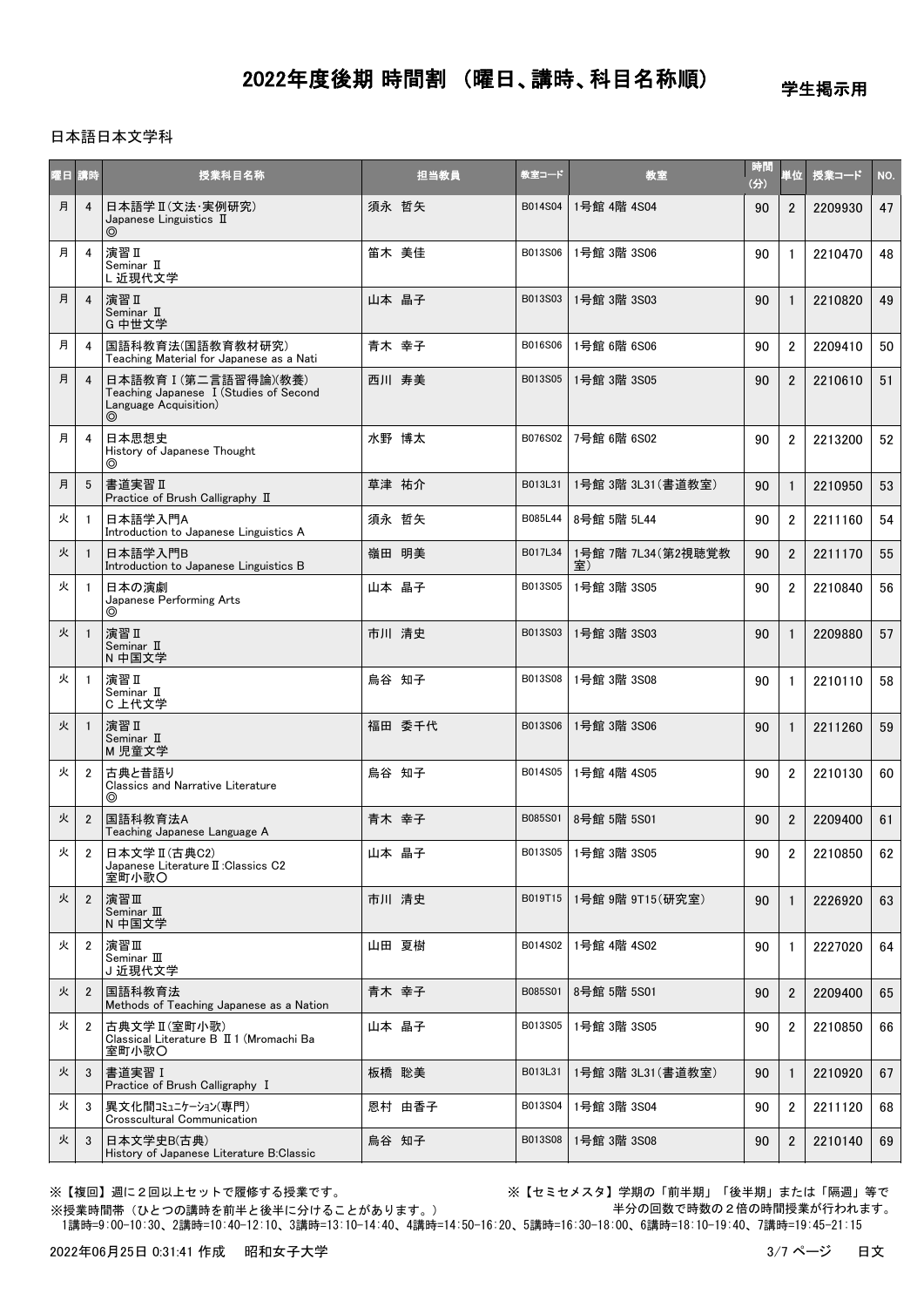学生掲示用

### 日本語日本文学科

| 曜日 講時 |                | 授業科目名称                                                                               | 担当教員   | 教室コード   | 教室                  | 時間<br>(分) | 単位             | 授業コード   | NO. |
|-------|----------------|--------------------------------------------------------------------------------------|--------|---------|---------------------|-----------|----------------|---------|-----|
| 火     | 3              | 日本文学史D(近代)<br>Japanese Liteary History D                                             | 山田 夏樹  | B013S03 | 1号館 3階 3S03         | 90        | $\overline{2}$ | 2210520 | 70  |
| 火     | 3              | 日本文学 I (古典B)<br>Classical Literature I B<br>源氏物語〇                                    | 胡 秀敏   | B013S06 | 1号館 3階 3S06         | 90        | $\overline{2}$ | 2210150 | 71  |
| 火     | 3              | 日本語教育 II (日本社会と日本語教育)(専門)<br>Teaching JSL II (Teaching JSL in Japanese<br>Society)   | 西川 寿美  | B014S04 | 1号館 4階 4S04         | 90        | $\overline{2}$ | 2211280 | 72  |
| 火     | 3              | 演習 I<br>Seminar I                                                                    | 福田 委千代 | B013S05 | 1号館 3階 3S05         | 90        | $\mathbf{1}$   | 2211050 | 73  |
| 火     | 3              | 日本語学 I (音声と音韻)<br>Japanese Linguistics I<br>⊚                                        | 嶺田 明美  | B013S07 | 1号館 3階 3S07         | 90        | $\overline{2}$ | 2210030 | 74  |
| 火     | 3              | 演習Ⅲ<br>Seminar III<br>A 日本語学                                                         | 須永 哲矢  | B014S02 | 1号館 4階 4S02         | 90        | $\mathbf{1}$   | 2226950 | 75  |
| 火     | 3              | 異文化間コミュニケーション(教養)<br><b>Cross Cultural Communication</b><br>⊚                        | 恩村 由香子 | B013S04 | 1号館 3階 3S04         | 90        | $\overline{2}$ | 2211130 | 76  |
| 火     | 3              | 日本語教育Ⅱ(日本社会と日本語教育)(教養)<br>Teaching JSL II (Teaching JSL in Japanese<br>Society)<br>⊚ | 西川 寿美  | B014S04 | 1号館 4階 4S04         | 90        | $\overline{2}$ | 2210660 | 77  |
| 火     | 4              | 書道実習 II<br>Practice of Brush Calligraphy II                                          | 板橋 聡美  | B013L31 | 1号館 3階 3L31 (書道教室)  | 90        | $\mathbf{1}$   | 2210940 | 78  |
| 火     | 4              | 日本語教育 II (日本語指導実践(1))(専門)<br>Practicum of Japanese-1                                 | 植松 容子  | B013S03 | 1号館 3階 3S03         | 90        | $\overline{2}$ | 2210670 | 79  |
| 火     | 4              | 現代文化論<br>Modern Culture Studies<br>◎                                                 | 東 晴美   | B014S32 | 1号館 4階 4S32(合同講義室)  | 90        | $\overline{2}$ | 2210270 | 80  |
| 火     | $\overline{4}$ | 中国文学 II (中国A)<br>Chinese Literature II-A<br>愛と哀しみの世界                                 | 市川 清史  | B014S03 | 1号館 4階 4S03         | 90        | $\overline{2}$ | 2209910 | 81  |
| 火     | 4              | 日本文学 II (近代A)<br>Japanese Literature II (Modern A)<br>中・短編小説を読む〇                     | 山田 夏樹  | B014S33 | 1号館 4階 4S33 (合同講義室) | 90        | $\overline{2}$ | 2211140 | 82  |
| 火     | $\overline{4}$ | 日本語教育Ⅱ(日本語指導実践⑴)(教養)<br>Practicum of Japanese-2<br>⊚                                 | 植松 容子  | B013S03 | 1号館 3階 3S03         | 90        | $\overline{2}$ | 2210680 | 83  |
| 火     | 4              | 日本語教育 II(日本語指導実践(2)教壇指導)(専<br>門)<br>Teaching Practicum of Japanese(2)-1              | 植松 容子  | B013S03 | 1号館 3階 3S03         | 90        | $\overline{2}$ | 2210670 | 84  |
| 火     | -4             | 日本語教育Ⅱ(日本語指導実践⑵教壇指導)(教<br>養)<br>Teaching Practicum of Japanese(2)-2                  | 植松 容子  | B013S03 | 1号館 3階 3S03         | 90        | $\overline{2}$ | 2210680 | 85  |
| 火     | 5              | 硬筆書道<br>Practice of Pen Calligraphy                                                  | 雨宮 多津夫 | B013L31 | 1号館 3階 3L31 (書道教室)  | 90        | $\mathbf{1}$   | 2210990 | 86  |
| 水     | $\overline{1}$ | 日本の書芸<br>Studies in Japanese Calligraphy<br>$\circledcirc$                           | 峯岸 佳葉  | B013S08 | 1号館 3階 3S08         | 90        | $\overline{2}$ | 2210890 | 87  |
| 水     | $\overline{2}$ | 中国文学 I<br>Chinese Literature I<br>詩文 ◎                                               | 市川 清史  | B013L31 | 1号館 3階 3L31 (書道教室)  | 90        | $\overline{2}$ | 2209920 | 88  |
| 水     | $\overline{2}$ | 日本文学 I (古典D1)<br>Japanese Literature I :Classics D1<br>江戸の旅 ◎                        | 纓片 真王  | B013S03 | 1号館 3階 3S03         | 90        | $\overline{2}$ | 2210870 | 89  |
| 水     | $\overline{2}$ | 書道史<br>History of Calligraphy<br>◎                                                   | 峯岸 佳葉  | B013S08 | 1号館 3階 3S08         | 90        | $\overline{2}$ | 2200700 | 90  |
| 水     | $\overline{2}$ | 演習 I<br>Seminar I                                                                    | 丹下 暖子  | B063S41 | 6号館 3階 3S41         | 90        | $\mathbf{1}$   | 2211320 | 91  |

※授業時間帯(ひとつの講時を前半と後半に分けることがあります。)

※【複回】週に2回以上セットで履修する授業です。 ※【セミセメスタ】学期の「前半期」「後半期」または「隔週」等で 半分の回数で時数の2倍の時間授業が行われます。

1講時=9:00-10:30、2講時=10:40-12:10、3講時=13:10-14:40、4講時=14:50-16:20、5講時=16:30-18:00、6講時=18:10-19:40、7講時=19:45-21:15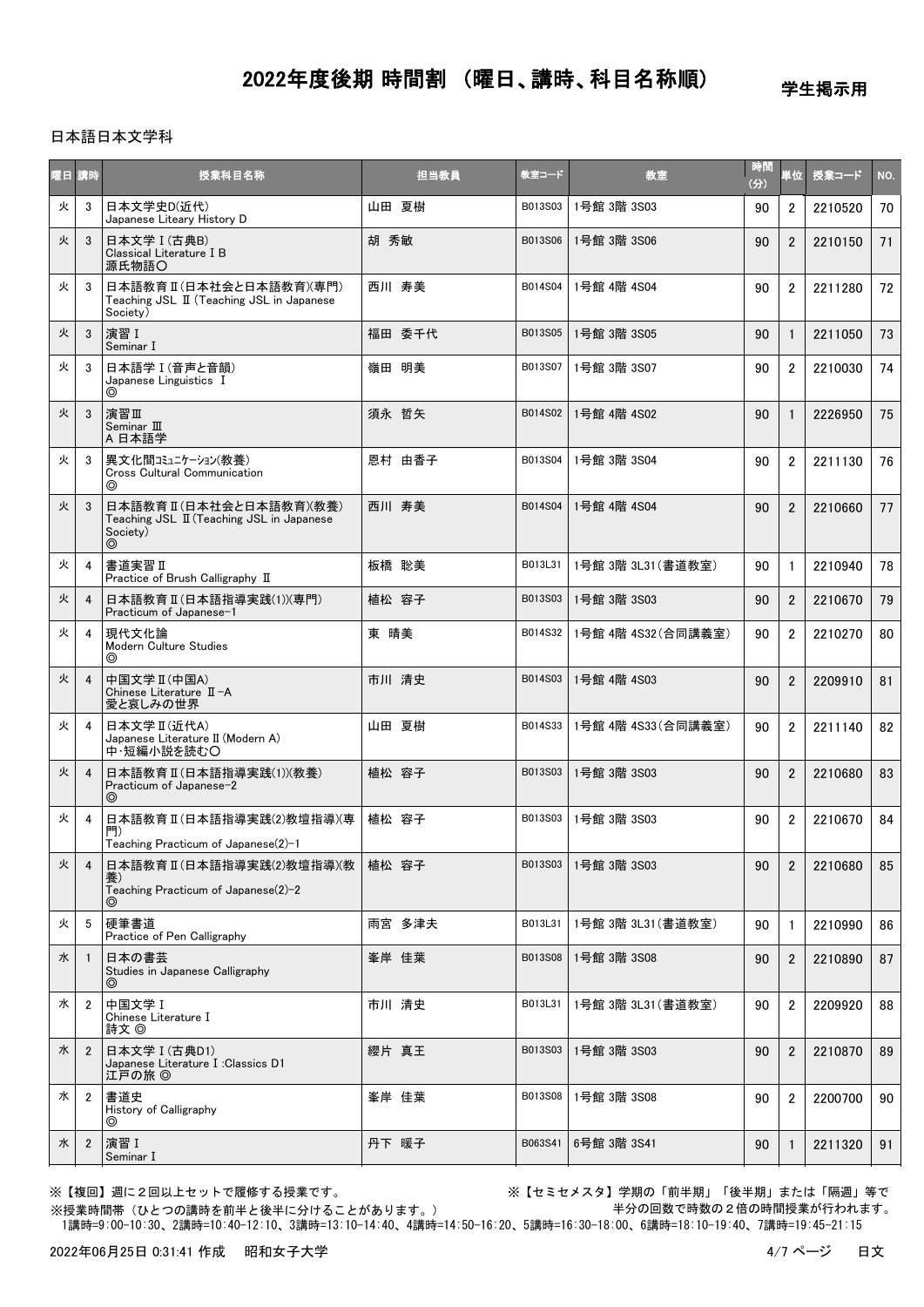学生掲示用

### 日本語日本文学科

| 陸日 | 請時             | 授業科目名称                                                                           | 担当教員                         | 教室コード   | 教室                  | 時間<br>(分) | 単位             | 授業コード   | NO. |
|----|----------------|----------------------------------------------------------------------------------|------------------------------|---------|---------------------|-----------|----------------|---------|-----|
| 水  | $\overline{2}$ | 日本語学 I (日本語研究とコンピュータ)<br>Japanese Language Study: Computer                       | 嶺田 明美                        | B086L04 | 8号館 6階 6L04 (PC教室G) | 90        | $\overline{2}$ | 2210010 | 92  |
| 水  | $\overline{2}$ | 世界の中の日本文学B<br>Japanese Literature of The World B<br>⊚                            | 山田 夏樹                        | B013S38 | 1号館 3階 3S38         | 90        | $\overline{2}$ | 2210430 | 93  |
| 水  | $\overline{2}$ | 演習 II<br>Seminar II<br>P 日本語教育                                                   | 植松 容子                        | B033S05 | 3号館 3階 3S05         | 90        | $\mathbf{1}$   | 2211390 | 94  |
| 水  | $\overline{2}$ | 日本語学 II (調査研究)<br>Japanese Linguistics II: Research<br>O                         | 須永 哲矢                        | B024S22 | 2号館 4階 4S22         | 90        | $\overline{2}$ | 2210020 | 95  |
| 水  | $\overline{2}$ | 演習 II<br>Seminar II<br>I近現代文学                                                    | 吉田 昌志                        | B015S34 | 1号館 5階 5S34         | 90        | $\mathbf{1}$   | 2210460 | 96  |
| 水  | $\overline{2}$ | 演習Ⅲ<br>Seminar $\mathbb I\mathbb I$<br>0 日本語教育                                   | 大場 美和子                       | B013S09 | 1号館 3階 3S09         | 90        | $\mathbf{1}$   | 2227070 | 97  |
| 水  | $\overline{2}$ | 演習Ⅲ<br>Seminar III<br>C 上代文学                                                     | 烏谷 知子                        | B085S05 | 8号館 5階 5S05         | 90        | $\mathbf{1}$   | 2227030 | 98  |
| 水  | $\overline{2}$ | 演習Ⅲ<br>Seminar $\mathbb I$<br>P 日本語教育                                            | 西川 寿美                        | B032S06 | 3号館 2階 2S06         | 90        | $\mathbf{1}$   | 2227080 | 99  |
| 水  | $\overline{2}$ | 演習Ⅲ<br>Seminar III<br>L近現代文学                                                     | 笛木 美佳                        | B024S21 | 2号館 4階 4S21         | 90        | $\mathbf{1}$   | 2227000 | 100 |
| 水  | $\overline{2}$ | 演習Ⅲ<br>Seminar III<br>M児童文学                                                      | 福田 委千代                       | B015S35 | 1号館 5階 5S35         | 90        | $\mathbf{1}$   | 2226930 | 101 |
| 水  | $\overline{2}$ | 演習Ⅲ<br>Seminar $\rm I\!I\!I$<br>G 中世文学                                           | 山本 晶子                        | B013S06 | 1号館 3階 3S06         | 90        | $\mathbf{1}$   | 2226990 | 102 |
| 水  | $\overline{2}$ | 日本語学 II (テンル集と分析)<br>Japanese Linguistics II (Data Analysis)<br>O                | 須永 哲矢                        | B024S22 | 2号館 4階 4S22         | 90        | $\overline{2}$ | 2210020 | 103 |
| 水  | 3              | 日本文学入門B<br>Introduction to Japanese Literature B<br>omnibus                      | 笛木 美佳·吉田 昌志·福<br>田 委千代·山田 夏樹 | B014S34 | 1号館 4階 4S34 (合同講義室) | 90        | $\overline{2}$ | 2211230 | 104 |
| 水  | 3              | 日本文学入門A<br>Introduction to Japanese Literature A<br>omnibus                      | 山本 晶子・烏谷 知子・胡<br>秀敏・丹下 暖子    | B014S32 | 1号館 4階 4S32(合同講義室)  | 90        | $\overline{2}$ | 2211220 | 105 |
| 水  | 3              | 演習Ⅱ<br>Seminar II<br>A 日本語学                                                      | 須永 哲矢                        | B013S08 | 1号館 3階 3S08         | 90        | 1              | 2209950 | 106 |
| 水  | 3              | 演習Ⅲ<br>Seminar $\mathbb I\hspace{-0.1cm}I$<br>B 日本語学                             | 嶺田 明美                        | B082S03 | 8号館 2階 2S03(演習室)    | 90        | 1              | 2226960 | 107 |
| 木  | - 1            | 日本語教育Ⅱ(作文・読解とその指導)(専門)<br>Teaching JSL II: Reading and Writing                   | 大場 美和子                       | B013S03 | 1号館 3階 3S03         | 90        | $\overline{2}$ | 2210640 | 108 |
| 木  | $\overline{1}$ | 日本文学 II (児童A)<br>Japanese Literature II (Juvenile Book A))<br>児童文学の近代            | 福田 委千代                       | B013S04 | 1号館 3階 3S04         | 90        | $\overline{2}$ | 2211240 | 109 |
| 木  | - 1            | 児童文学 I (近代の児童文学)<br>Children's Literature I<br>児童文学の近代                           | 福田 委千代                       | B013S04 | 1号館 3階 3S04         | 90        | $\overline{2}$ | 2211240 | 110 |
| 木  | $\overline{1}$ | 日本語教育Ⅱ(作文・読解とその指導)(教養)<br>Teaching JSL II: Reading and Writing<br>$\circledcirc$ | 大場 美和子                       | B013S03 | 1号館 3階 3S03         | 90        | $\overline{2}$ | 2210650 | 111 |
| 木  | $\overline{2}$ | 日本文学 I (児童A)<br>Japanese Literature I :For Children A<br>子どもと文学                  | 大沼 郁子                        | B013S08 | 1号館 3階 3S08         | 90        | $\overline{2}$ | 2211020 | 112 |
| 木  | $\overline{2}$ | 演習 I<br>Seminar I                                                                | 笛木 美佳                        | B013S05 | 1号館 3階 3S05         | 90        | 1              | 2210510 | 113 |

※授業時間帯(ひとつの講時を前半と後半に分けることがあります。)

※【複回】週に2回以上セットで履修する授業です。 ※【セミセメスタ】学期の「前半期」「後半期」または「隔週」等で 半分の回数で時数の2倍の時間授業が行われます。

1講時=9:00-10:30、2講時=10:40-12:10、3講時=13:10-14:40、4講時=14:50-16:20、5講時=16:30-18:00、6講時=18:10-19:40、7講時=19:45-21:15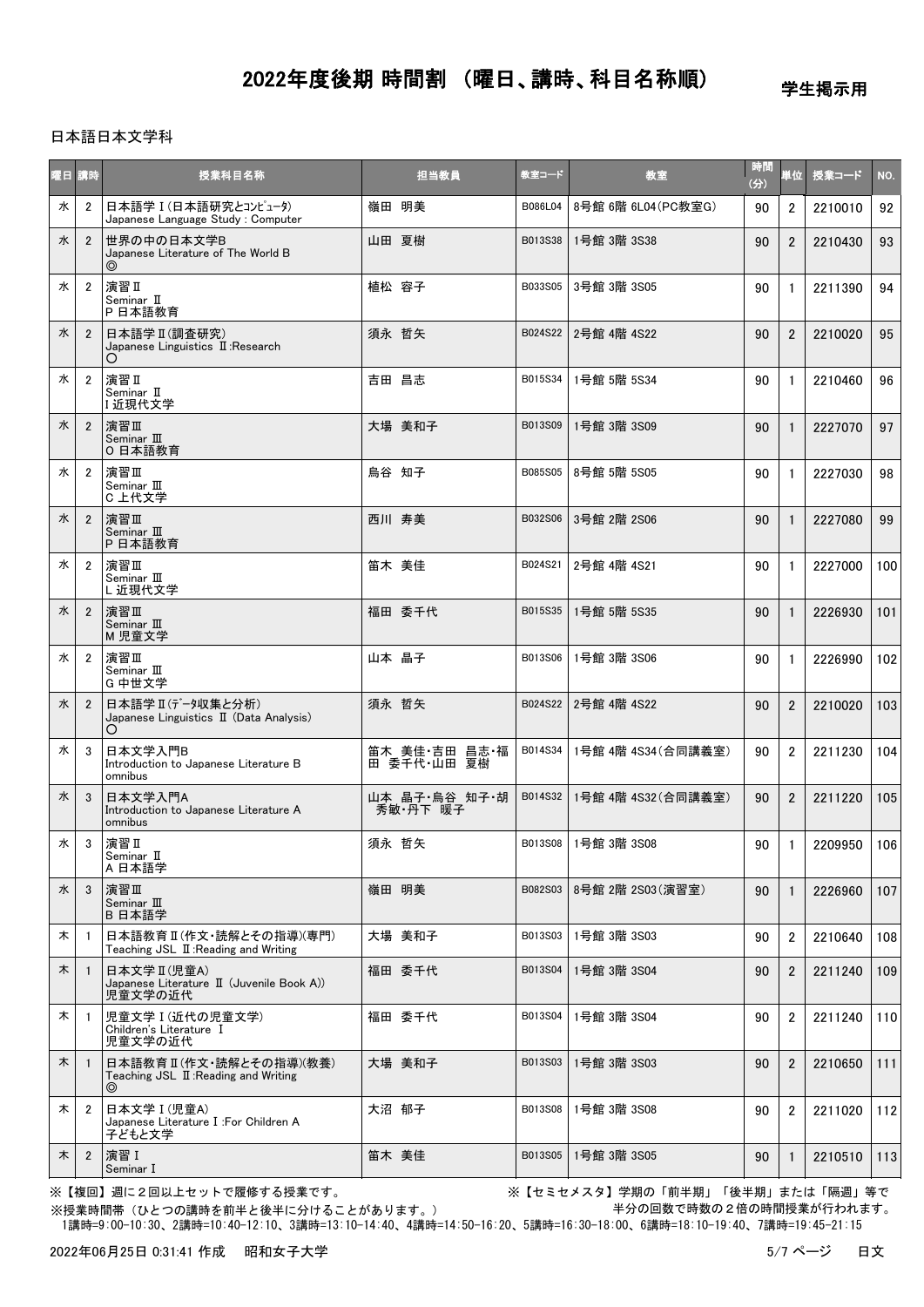学生掲示用

### 日本語日本文学科

| 曜日 | 講時             | 授業科目名称                                                                                  | 担当教員                        | 教室コード   | 教室                  | 時間<br>(分) | 単位             | 授業コード   | NO. |
|----|----------------|-----------------------------------------------------------------------------------------|-----------------------------|---------|---------------------|-----------|----------------|---------|-----|
| 木  | $\overline{2}$ | サブカルチャー論B<br>Study of Subcultures B<br>omnibus <sup>O</sup>                             | 山田 夏樹·植松 容子·須<br>永 哲矢·丹下 暖子 | B102S01 | 10号館 2階 2S01        | 90        | $\overline{2}$ | 2210370 | 114 |
| 木  | $\overline{2}$ | 演習Ⅱ<br>Seminar II<br>0 日本語教育                                                            | 大場 美和子                      | B013S03 | 1号館 3階 3S03         | 90        | $\mathbf{1}$   | 2210730 | 115 |
| 木  | $\overline{2}$ | 日本語学 II (現代の語彙・表記)<br>Japanese Linguistics II : Lexis Notationn                         | 梁井 久江                       | B013S07 | 1号館 3階 3S07         | 90        | $\overline{2}$ | 2210080 | 116 |
| 木  | 3              | 創作B(俳句・短歌)<br>Creation B:Studies of Haiku<br>⊚                                          | 藺草 慶子                       | B013S09 | 1号館 3階 3S09         | 90        | $\overline{2}$ | 2211000 | 117 |
| 木  | 3              | Examining Japanese Culture, Old and New<br>Examining Japanese Culture, Old and New<br>◎ | 重松 優                        | B013S05 | 1号館 3階 3S05         | 90        | $\overline{2}$ | 2227110 | 118 |
| 木  | 3              | 現代語文法<br>Japanese Linguistics<br>$\circledcirc$                                         | 須永 哲矢                       | B013S38 | 1号館 3階 3S38         | 90        | $\overline{2}$ | 2210060 | 119 |
| 木  | 3              | 文字から入る古典<br>Reading Classical Japanese<br>О                                             | 丹下 暖子                       | B013S06 | 1号館 3階 3S06         | 90        | $\overline{2}$ | 2211300 | 120 |
| 木  | 3              | スピーチトレーニング各論(朗読)<br>Speech Training: Recitation<br>O                                    | 堤 信子                        | B013S04 | 1号館 3階 3S04         | 90        | $\mathbf{1}$   | 2210280 | 121 |
| 木  | 3              | 日本語学 I (ことばと社会)<br>Language in Society<br>⊚                                             | 梁井 久江                       | B086L34 | 8号館 6階 6L34 (PC教室B) | 90        | $\overline{2}$ | 2210070 | 122 |
| 木  | 3              | 日本文学 II (児童B)<br>Japanese Literature II (Juvenile Book B))<br>児童文学の現在                   | 大沼 郁子                       | B015S05 | 1号館 5階 5S05         | 90        | $\overline{2}$ | 2211250 | 123 |
| 木  | 3              | 演習 II<br>Seminar II<br>J近現代文学                                                           | 山田 夏樹                       | B014S04 | 1号館 4階 4S04         | 90        | $\mathbf{1}$   | 2210550 | 124 |
| 木  | 3              | 書道実習V<br>Practice of Brush Calligraphy V<br>$\circledcirc$                              | 雨宮 多津夫                      | B013L31 | 1号館 3階 3L31 (書道教室)  | 90        | $\mathbf{1}$   | 2210980 | 125 |
| 木  | 4              | 書道実習I<br>Practice of Brush Calligraphy I                                                | 雨宮 多津夫                      | B013L31 | 1号館 3階 3L31 (書道教室)  | 90        | $\mathbf{1}$   | 2210930 | 126 |
| 木  | $\overline{4}$ | 図書館概論<br>Introduction to Library Science<br>(司書·必修科目 #)                                 | 池田 美千絵                      | B014S07 | 1号館 4階 4S07         | 90        | $\overline{2}$ | 2209740 | 127 |
| 木  | 4              | 日本文学 I (古典C1)<br>Japanese Literature I :Classics C1<br>平家物語                             | 丹下 暖子                       | B013S05 | 1号館 3階 3S05         | 90        | $\overline{2}$ | 2211290 | 128 |
| 木  | $\overline{4}$ | 日本文学 I (児章B)<br>Japanese Literature I :For Children B<br>子どもと読む詩                        | 福田 委千代                      | B018L36 | 1号館 8階 8L36         | 90        | $\overline{2}$ | 2211010 | 129 |
| 木  | 4              | 図書館サービス概論<br><b>Library Services</b><br>(司書·必修科目 #)                                     | 山口 洋                        | B013S08 | 1号館 3階 3S08         | 90        | $\overline{2}$ | 2209700 | 130 |
| 木  | $\overline{4}$ | 日本文学史C(近代)<br>History of Japanese Literature C:Modern                                   | 山田 夏樹                       | B015S05 | 1号館 5階 5S05         | 90        | $\overline{2}$ | 2210480 | 131 |
| 木  | 4              | 演習 I<br>Seminar I                                                                       | 植松 容子                       | B013S03 | 1号館 3階 3S03         | 90        | $\mathbf{1}$   | 2210800 | 132 |
| 木  | $\overline{4}$ | 文章トレーニング各論(ビジネス文章)<br><b>Business Writing</b><br>⊚                                      | 和田 圭史                       | B013S06 | 1号館 3階 3S06         | 90        | $\mathbf{1}$   | 2210310 | 133 |
| 木  | 4              | 日本文学Ⅱ(近代C)<br>Japanese Literature II (Modern C)<br>遠藤周作〇                                | 笛木 美佳                       | B013S38 | 1号館 3階 3S38         | 90        | $\overline{2}$ | 2210390 | 134 |
| 木  | 4              | 演習 II<br>Seminar II<br>B 日本語学                                                           | 嶺田 明美                       | B013S07 | 1号館 3階 3S07         | 90        | $\mathbf{1}$   | 2209960 | 135 |

※【複回】週に2回以上セットで履修する授業です。 ※【セミセメスタ】学期の「前半期」「後半期」または「隔週」等で 半分の回数で時数の2倍の時間授業が行われます。

 1講時=9:00-10:30、2講時=10:40-12:10、3講時=13:10-14:40、4講時=14:50-16:20、5講時=16:30-18:00、6講時=18:10-19:40、7講時=19:45-21:15 ※授業時間帯(ひとつの講時を前半と後半に分けることがあります。)

2022年06月25日 0:31:41 作成 昭和女子大学 6/7 ページ はっちょう あいしゃ おおし かんこう あいしゃ おおし ちょうかん 6/7 ページ は文